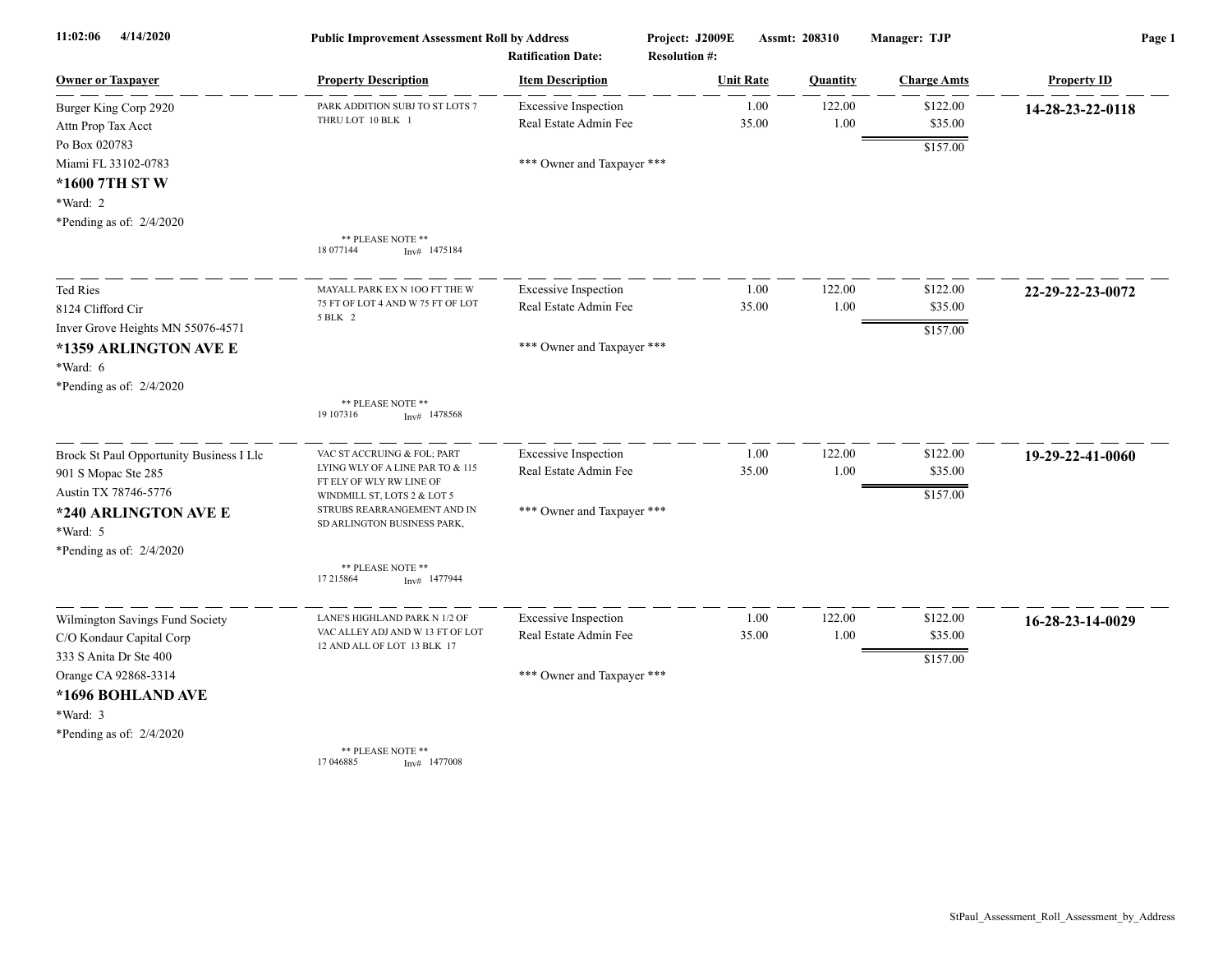| 11:02:06<br>4/14/2020                                                                |                                                                                                           | <b>Public Improvement Assessment Roll by Address</b><br><b>Ratification Date:</b> |                  | Project: J2009E<br>Assmt: 208310<br><b>Resolution #:</b> |                    | Manager: TJP        | Page 2             |  |
|--------------------------------------------------------------------------------------|-----------------------------------------------------------------------------------------------------------|-----------------------------------------------------------------------------------|------------------|----------------------------------------------------------|--------------------|---------------------|--------------------|--|
| <b>Owner or Taxpayer</b>                                                             | <b>Property Description</b>                                                                               | <b>Item Description</b>                                                           | <b>Unit Rate</b> |                                                          | Quantity           | <b>Charge Amts</b>  | <b>Property ID</b> |  |
| Njc Holdings Llc<br>9260 Jeffrey Blvd N                                              | SECTION 27 TOWN 29 RANGE 22 S 47<br>34/100 FT MOL OF N 952 44/100 FT<br>MOL OF W 125 FT OF PART OF NE 1/4 | <b>Excessive Inspection</b><br>Real Estate Admin Fee                              |                  | 1.00<br>35.00                                            | 122.00<br>$1.00\,$ | \$122.00<br>\$35.00 | 27-29-22-11-0022   |  |
| Stillwater MN 55082-9350<br>*1112 BREEN ST<br>*Ward: 6<br>*Pending as of: $2/4/2020$ | E OF BREEN AVE IN SEC 27 TN 29 RN<br>22                                                                   | *** Owner and Taxpayer ***                                                        |                  |                                                          |                    | \$157.00            |                    |  |
|                                                                                      | ** PLEASE NOTE **<br>19 099376<br>$Inv#$ 1475722                                                          |                                                                                   |                  |                                                          |                    |                     |                    |  |
| Victoria D Cree                                                                      | SUBURBAN HILLS EX E 97 07/100 FT                                                                          | <b>Excessive Inspection</b>                                                       |                  | 1.00                                                     | 122.00             | \$122.00            | 33-29-22-34-0102   |  |
| 17366 Prairie Island Blvd<br>Welch MN 55089-6329                                     | LOT 22 BLK 30                                                                                             | Real Estate Admin Fee                                                             |                  | 35.00                                                    | 1.00               | \$35.00<br>\$157.00 |                    |  |
| *1011 BURNS AVE<br>*Ward: 7<br>*Pending as of: $2/4/2020$                            |                                                                                                           | *** Owner and Taxpayer ***                                                        |                  |                                                          |                    |                     |                    |  |
|                                                                                      | ** PLEASE NOTE **<br>18 10 1641<br>$Inv#$ 1477936                                                         |                                                                                   |                  |                                                          |                    |                     |                    |  |
| Nosie Properties Llc                                                                 | SUBDIVISION OF AND ADDITION TO<br>IRVINE'S ADDITION OF OUT LOTS TO                                        | <b>Excessive Inspection</b><br>Real Estate Admin Fee                              |                  | 1.00<br>35.00                                            | 122.00<br>1.00     | \$122.00<br>\$35.00 | 32-29-22-21-0097   |  |
| 12200 Upper Heather Ave N<br>Hugo MN 55038-9394                                      | SAINT PAUL LOT 5 BLK 4                                                                                    |                                                                                   |                  |                                                          |                    | \$157.00            |                    |  |
| <b>*653 BURR ST</b><br>*Ward: 5<br>*Pending as of: $2/4/2020$                        |                                                                                                           | *** Owner and Taxpayer ***                                                        |                  |                                                          |                    |                     |                    |  |
|                                                                                      | ** PLEASE NOTE **<br>18 123344<br>$Inv#$ 1478771                                                          |                                                                                   |                  |                                                          |                    |                     |                    |  |
| Dadder'S Estates Llc                                                                 | EDMUND RICE'S FIRST ADDITION TO<br>ST. PAUL LOT 24 BLK 10                                                 | <b>Excessive Inspection</b>                                                       |                  | 1.00                                                     | 122.00             | \$122.00            | 29-29-22-31-0048   |  |
| 351 Kellogg Blvd E<br>St Paul MN 55101-1411                                          |                                                                                                           | Real Estate Admin Fee                                                             |                  | 35.00                                                    | 1.00               | \$35.00<br>\$157.00 |                    |  |
| <b>*904 BURR ST</b><br>*Ward: 5                                                      |                                                                                                           | *** Owner and Taxpayer ***                                                        |                  |                                                          |                    |                     |                    |  |
| *Pending as of: $2/4/2020$                                                           | ** PLEASE NOTE **<br>19 10 6317<br>$Inv#$ 1478773                                                         |                                                                                   |                  |                                                          |                    |                     |                    |  |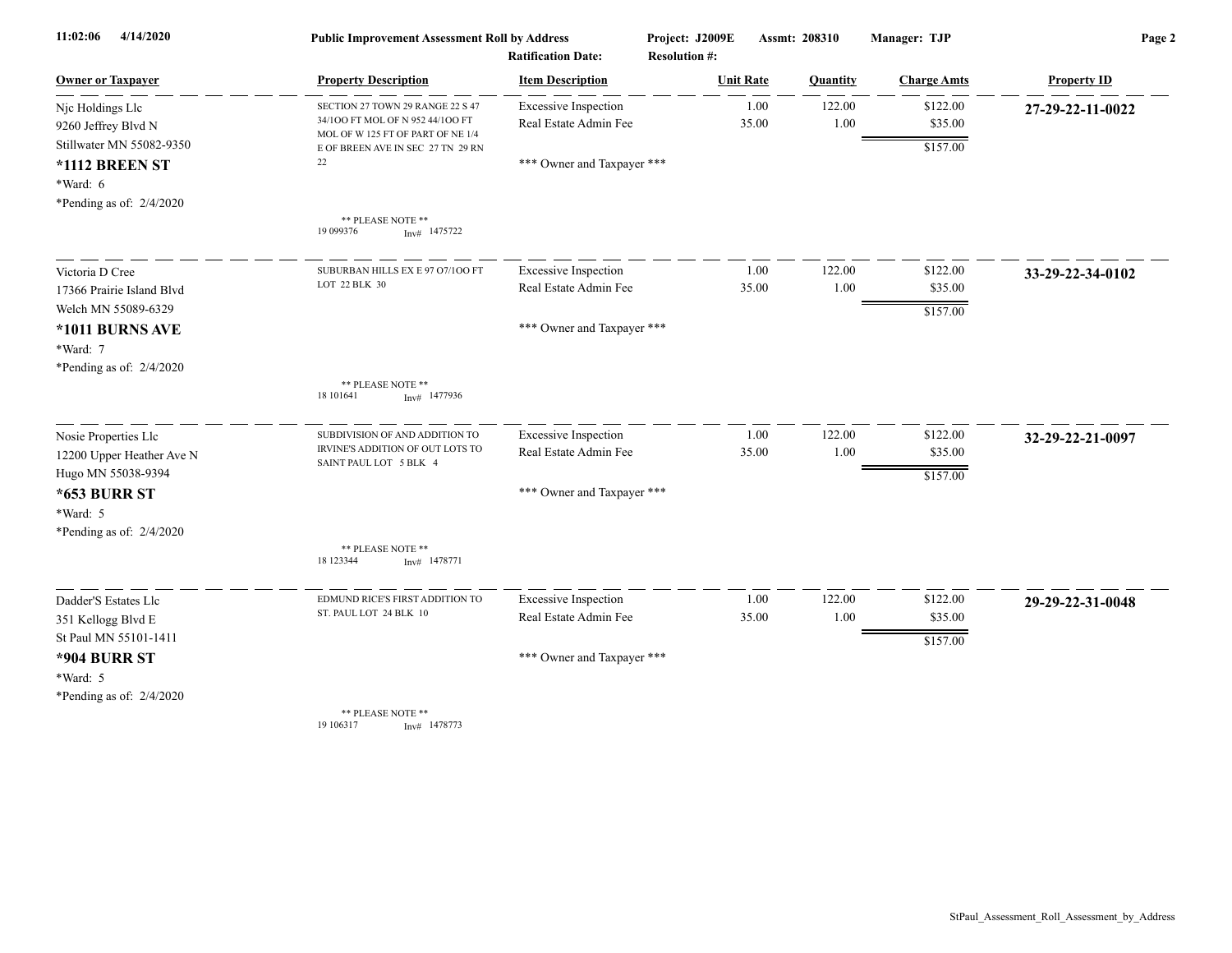| 4/14/2020<br>11:02:06      | <b>Public Improvement Assessment Roll by Address</b>                 |                                                      | Project: J2009E      | Assmt: 208310    |                | Manager: TJP        | Page 3             |  |
|----------------------------|----------------------------------------------------------------------|------------------------------------------------------|----------------------|------------------|----------------|---------------------|--------------------|--|
| <b>Owner or Taxpayer</b>   | <b>Property Description</b>                                          | <b>Ratification Date:</b><br><b>Item Description</b> | <b>Resolution #:</b> | <b>Unit Rate</b> | Quantity       | <b>Charge Amts</b>  | <b>Property ID</b> |  |
|                            |                                                                      |                                                      |                      |                  |                |                     |                    |  |
| Tara Bollman               | TERRY'S ADDITION TO THE CITY OF<br>ST. PAUL, COUNTY OF RAMSEY,       | <b>Excessive Inspection</b><br>Real Estate Admin Fee |                      | 1.00<br>35.00    | 122.00<br>1.00 | \$122.00<br>\$35.00 | 28-29-22-43-0166   |  |
| 1064 Bush Ave              | STATE OF MINN. EX E 45 FT LOT 11                                     |                                                      |                      |                  |                |                     |                    |  |
| St Paul MN 55106-3902      | AND ALL OF LOT 12 BLK 9                                              |                                                      |                      |                  |                | \$157.00            |                    |  |
| *1064 BUSH AVE             |                                                                      | *** Owner and Taxpayer ***                           |                      |                  |                |                     |                    |  |
| *Ward: 7                   |                                                                      |                                                      |                      |                  |                |                     |                    |  |
| *Pending as of: $2/4/2020$ | ** PLEASE NOTE **                                                    |                                                      |                      |                  |                |                     |                    |  |
|                            | 19 09 6573<br>$Inv#$ 1475209                                         |                                                      |                      |                  |                |                     |                    |  |
| Sa Ventures Llc            | ARLINGTON HILLS ADDITION TO ST                                       | <b>Excessive Inspection</b>                          |                      | 1.00             | 122.00         | \$122.00            | 29-29-22-14-0175   |  |
| C/O Rbk Capital            | PAUL 40/45 THRU 49 LOT 13 BLK 20                                     | Real Estate Admin Fee                                |                      | 35.00            | 1.00           | \$35.00             |                    |  |
| 55 W 39th St Rm 806        |                                                                      |                                                      |                      |                  |                | \$157.00            |                    |  |
| New York NY 10018-0548     |                                                                      | *** Owner and Taxpayer ***                           |                      |                  |                |                     |                    |  |
| *795 CASE AVE              |                                                                      |                                                      |                      |                  |                |                     |                    |  |
| *Ward: 6                   |                                                                      |                                                      |                      |                  |                |                     |                    |  |
| *Pending as of: 2/4/2020   |                                                                      |                                                      |                      |                  |                |                     |                    |  |
|                            | ** PLEASE NOTE **<br>19 10 3212<br>$Inv#$ 1475164                    |                                                      |                      |                  |                |                     |                    |  |
| K 3 Investment             | MICHEL'S SUBDIVISION OF BLOCK                                        | <b>Excessive Inspection</b>                          |                      | 1.00             | 122.00         | \$122.00            | 36-29-23-23-0073   |  |
| 528 Rice St                | 14, OF STINSON'S DIVISION OF                                         | Real Estate Admin Fee                                |                      | 35.00            | 1.00           | \$35.00             |                    |  |
| St Paul MN 55103-2131      | SECTION 36 TOWN 29, RANGE 23 EX<br>W 6 12/100 FT THE N 1/2 OF LOT 14 |                                                      |                      |                  |                | \$157.00            |                    |  |
| *554 CHARLES AVE           | BLK 2                                                                | *** Owner and Taxpayer ***                           |                      |                  |                |                     |                    |  |
| *Ward: 1                   |                                                                      |                                                      |                      |                  |                |                     |                    |  |
| *Pending as of: 2/4/2020   |                                                                      |                                                      |                      |                  |                |                     |                    |  |
|                            | ** PLEASE NOTE **<br>18 029313<br>$Inv#$ 1478871                     |                                                      |                      |                  |                |                     |                    |  |
| Rochelle A Stariha         | HAGERMAN'S SUBDIVISION OF LOT                                        | <b>Excessive Inspection</b>                          |                      | 1.00             | 122.00         | \$122.00            | 26-29-23-23-0066   |  |
| 1015 Churchill St          | 41, LAKE COMO VILLAS SUBJ TO<br>ESMTS THE N 15 FT OF LOT 19 AND      | Real Estate Admin Fee                                |                      | 35.00            | 1.00           | \$35.00             |                    |  |
| St Paul MN 55103-1220      | ALL OF LOT 20 BLK 41                                                 |                                                      |                      |                  |                | \$157.00            |                    |  |
| *1015 CHURCHILL ST         |                                                                      | *** Owner and Taxpayer ***                           |                      |                  |                |                     |                    |  |
| *Ward: 5                   |                                                                      |                                                      |                      |                  |                |                     |                    |  |
| *Pending as of: 2/4/2020   |                                                                      |                                                      |                      |                  |                |                     |                    |  |
|                            | ** PLEASE NOTE **<br>19 099611<br>$Inv#$ 1475217                     |                                                      |                      |                  |                |                     |                    |  |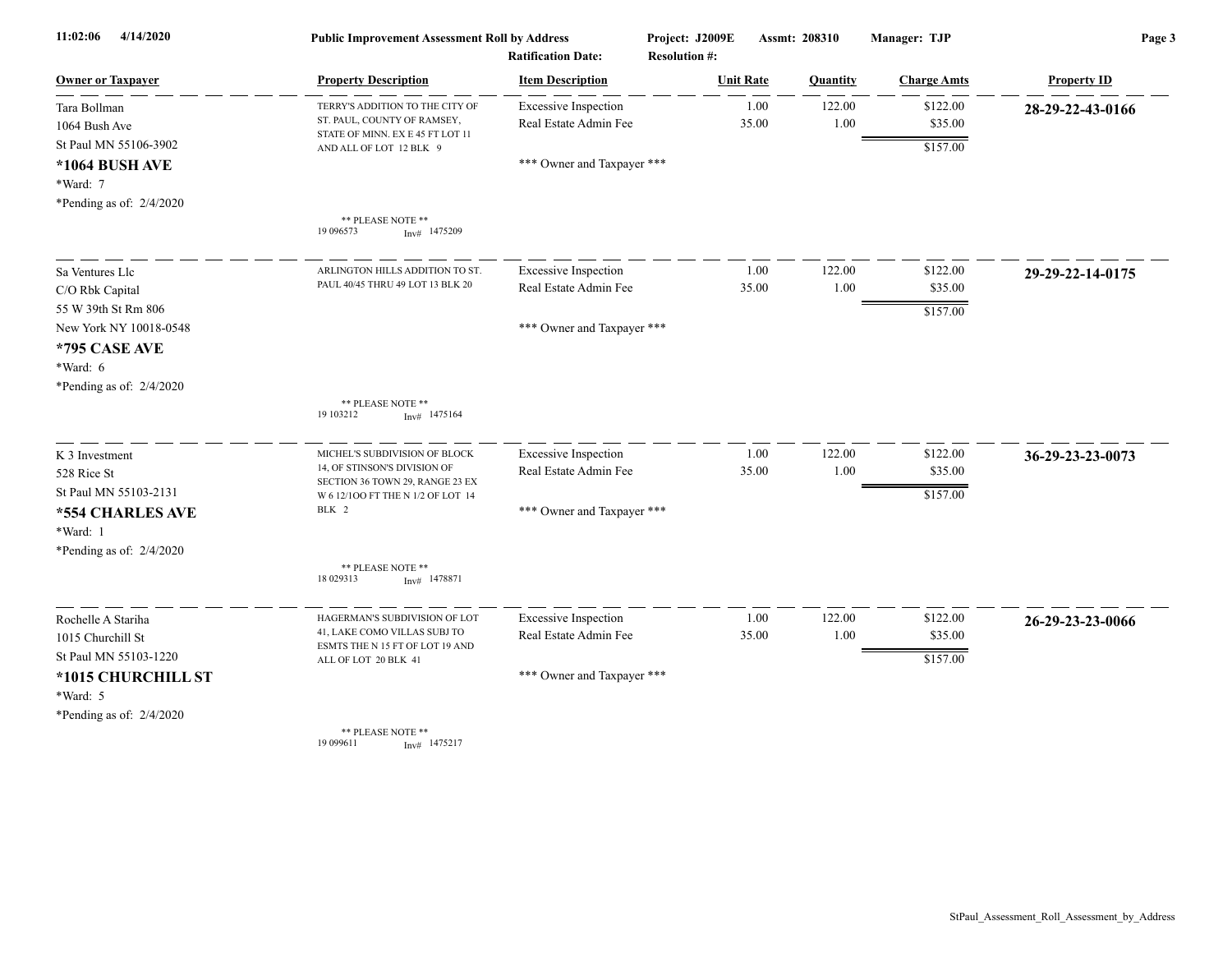| 4/14/2020<br>11:02:06                                                                                | <b>Public Improvement Assessment Roll by Address</b><br><b>Ratification Date:</b> |                                                      | Project: J2009E<br><b>Resolution #:</b> |                  | Assmt: 208310  | Manager: TJP        | Page 4             |  |
|------------------------------------------------------------------------------------------------------|-----------------------------------------------------------------------------------|------------------------------------------------------|-----------------------------------------|------------------|----------------|---------------------|--------------------|--|
| <b>Owner or Taxpayer</b>                                                                             | <b>Property Description</b>                                                       | <b>Item Description</b>                              |                                         | <b>Unit Rate</b> | Quantity       | <b>Charge Amts</b>  | <b>Property ID</b> |  |
| Ricky L Schweigart<br>Victoria C Schweigart                                                          | LEFFMAN'S SUBDIVISION OF<br>BLOCKS 86 AND 87 OF LYMAN                             | <b>Excessive Inspection</b><br>Real Estate Admin Fee |                                         | 1.00<br>35.00    | 122.00<br>1.00 | \$122.00<br>\$35.00 | 33-29-22-24-0098   |  |
| 1023 Conway St<br>St Paul MN 55106-5608<br>*1023 CONWAY ST<br>*Ward: 7<br>*Pending as of: $2/4/2020$ | DAYTON'S ADDITION TO ST. PAUL<br>LOT 23 BLK 86                                    | *** Owner and Taxpayer ***                           |                                         |                  |                | \$157.00            |                    |  |
|                                                                                                      | ** PLEASE NOTE **<br>18 064524<br>Inv# 1477474                                    |                                                      |                                         |                  |                |                     |                    |  |
| St Paul Federal Credit Union                                                                         | <b>CLEMENT'S HIGHMOOR LOT 16</b>                                                  | <b>Excessive Inspection</b>                          |                                         | 1.00             | 122.00         | \$122.00            | 22-29-22-41-0047   |  |
| 1330 Conway St Suite 200<br>St Paul MN 55106-5856                                                    |                                                                                   | Real Estate Admin Fee                                |                                         | 35.00            | 1.00           | \$35.00<br>\$157.00 |                    |  |
| *1737 COTTAGE AVE E<br>*Ward: 6<br>*Pending as of: 2/4/2020                                          |                                                                                   | *** Owner and Taxpayer ***                           |                                         |                  |                |                     |                    |  |
|                                                                                                      | ** PLEASE NOTE **<br>19 100234<br>$Inv#$ 1475147                                  |                                                      |                                         |                  |                |                     |                    |  |
| Paul F Hanson<br>2531 Edgcumbe Rd                                                                    | BISANZ HIGHLAND PLAINS LOT 22<br>BLK 3                                            | <b>Excessive Inspection</b><br>Real Estate Admin Fee |                                         | 1.00<br>35.00    | 122.00<br>1.00 | \$122.00<br>\$35.00 | 21-28-23-21-0082   |  |
| St Paul MN 55116-2703<br>*2531 EDGCUMBE RD<br>*Ward: 3<br>*Pending as of: 2/4/2020                   |                                                                                   | *** Owner and Taxpayer ***                           |                                         |                  |                | \$157.00            |                    |  |
|                                                                                                      | ** PLEASE NOTE **<br>17 025725<br>$Inv#$ 1477001                                  |                                                      |                                         |                  |                |                     |                    |  |
| Lawrence A Moody<br>1010 Edgerton St                                                                 | ARLINGTON HILLS ADDITION TO ST<br>PAUL 40/45 THRU 49 S 25 FT OF LOTS              | <b>Excessive Inspection</b><br>Real Estate Admin Fee |                                         | 1.00<br>35.00    | 122.00<br>1.00 | \$122.00<br>\$35.00 | 29-29-22-13-0149   |  |
| St Paul MN 55130-3908                                                                                | 14 AND LOT 15 BLK 15                                                              |                                                      |                                         |                  |                | \$157.00            |                    |  |
| *1010 EDGERTON ST<br>*Ward: 6                                                                        |                                                                                   | *** Owner and Taxpayer ***                           |                                         |                  |                |                     |                    |  |
| *Pending as of: 2/4/2020                                                                             | ** PLEASE NOTE **<br>19 09 9014<br>Inv# 1476915                                   |                                                      |                                         |                  |                |                     |                    |  |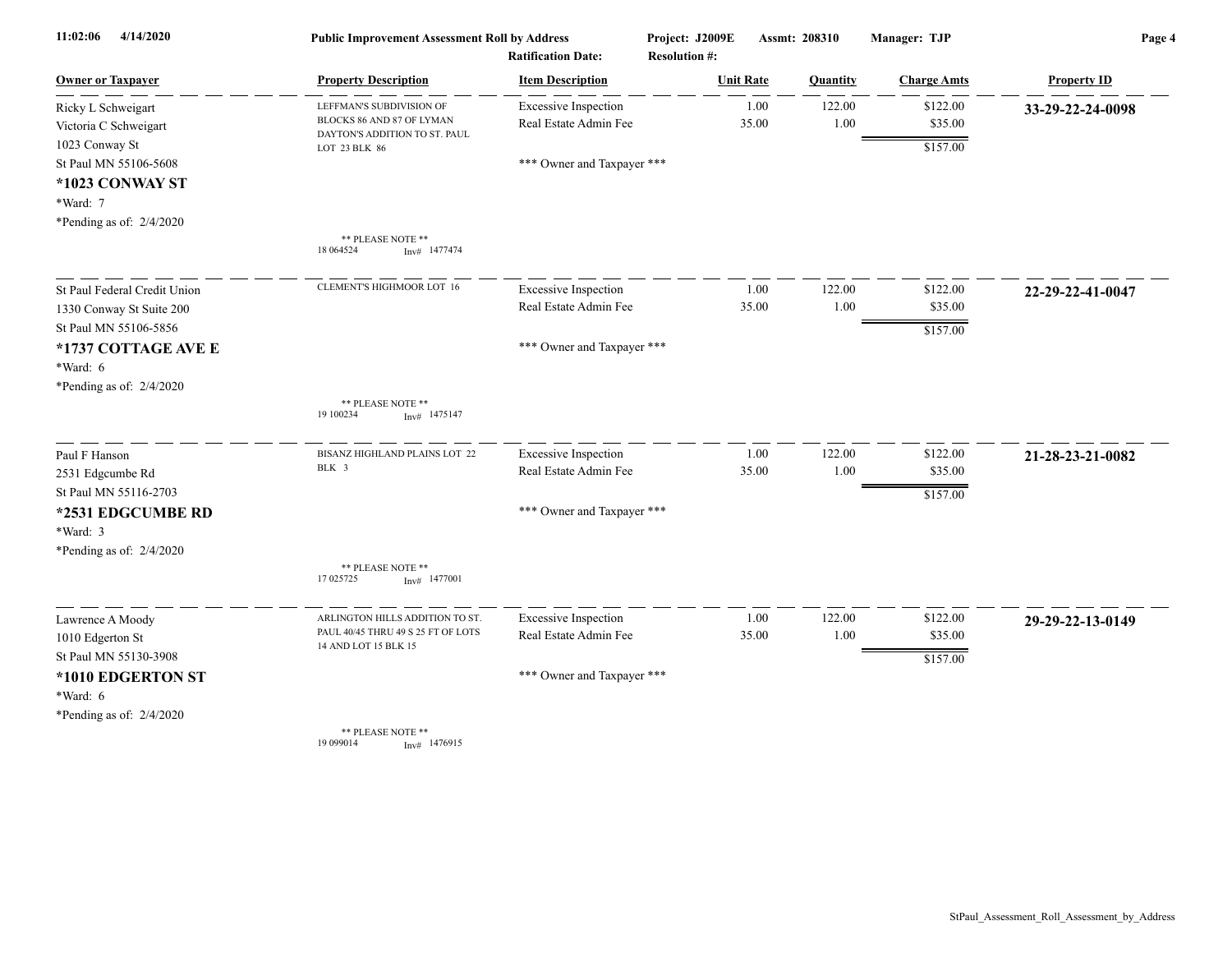| 4/14/2020<br>11:02:06            | <b>Public Improvement Assessment Roll by Address</b>                     |                                                      | Project: J2009E                          |               | Assmt: 208310  | Manager: TJP        | Page 5             |  |
|----------------------------------|--------------------------------------------------------------------------|------------------------------------------------------|------------------------------------------|---------------|----------------|---------------------|--------------------|--|
| <b>Owner or Taxpayer</b>         | <b>Property Description</b>                                              | <b>Ratification Date:</b><br><b>Item Description</b> | <b>Resolution #:</b><br><b>Unit Rate</b> |               | Quantity       | <b>Charge Amts</b>  | <b>Property ID</b> |  |
| Milton Schultz<br>Judith Schultz | JOHN J. KENNA'S REARRANGEMENT<br>W 10 FT OF LOT 13 & E 34.79 FT OF       | <b>Excessive Inspection</b><br>Real Estate Admin Fee |                                          | 1.00<br>35.00 | 122.00<br>1.00 | \$122.00<br>\$35.00 | 04-28-23-33-0037   |  |
| 2052 Fairmount Ave               | LOT 14 BLK 2                                                             |                                                      |                                          |               |                | \$157.00            |                    |  |
| St Paul MN 55105-1535            |                                                                          | *** Owner and Taxpayer ***                           |                                          |               |                |                     |                    |  |
| *2052 FAIRMOUNT AVE              |                                                                          |                                                      |                                          |               |                |                     |                    |  |
| *Ward: 4                         |                                                                          |                                                      |                                          |               |                |                     |                    |  |
| *Pending as of: $2/4/2020$       |                                                                          |                                                      |                                          |               |                |                     |                    |  |
|                                  | ** PLEASE NOTE **<br>19 089364<br>$Inv#$ 1476857                         |                                                      |                                          |               |                |                     |                    |  |
| F W Thorne                       | <b>SKIDMORE &amp; CASSEDY'S PARK</b>                                     | <b>Excessive Inspection</b>                          |                                          | 1.00          | 122.00         | \$122.00            | 04-28-23-12-0167   |  |
| 3 Griggs St N                    | ADDITION EX AVE LOT 14 BLK 6                                             | Real Estate Admin Fee                                |                                          | 35.00         | 1.00           | \$35.00             |                    |  |
| St Paul MN 55104-6913            |                                                                          |                                                      |                                          |               |                | \$157.00            |                    |  |
| *168 FAIRVIEW AVE N              |                                                                          | *** Owner and Taxpayer ***                           |                                          |               |                |                     |                    |  |
| *Ward: 4                         |                                                                          |                                                      |                                          |               |                |                     |                    |  |
| *Pending as of: 2/4/2020         |                                                                          |                                                      |                                          |               |                |                     |                    |  |
|                                  | ** PLEASE NOTE **<br>19 070905<br>$Inv#$ 1476860                         |                                                      |                                          |               |                |                     |                    |  |
| Charlotte M Gronewald            | COLLEGE PLACE, EAST DIVISION                                             | <b>Excessive Inspection</b>                          |                                          | 1.00          | 122.00         | \$122.00            | 27-29-23-31-0022   |  |
| 1377 Hewitt Ave                  | SUBJ TO & WITH ALLEY ESMT DESC                                           | Real Estate Admin Fee                                |                                          | 35.00         | 1.00           | \$35.00             |                    |  |
| St Paul MN 55104-1306            | IN DOC 2156315; THE FOL; W 42 FT OF<br>E 168 FT OF S 135 FT OF LOT 3 BLK |                                                      |                                          |               |                | \$157.00            |                    |  |
| *1377 HEWITT AVE                 | 12                                                                       | *** Owner and Taxpayer ***                           |                                          |               |                |                     |                    |  |
| *Ward: 4                         |                                                                          |                                                      |                                          |               |                |                     |                    |  |
| *Pending as of: $2/4/2020$       |                                                                          |                                                      |                                          |               |                |                     |                    |  |
|                                  | ** PLEASE NOTE **<br>19 09 8077<br>$Inv#$ 1475525                        |                                                      |                                          |               |                |                     |                    |  |
| Mary E Mcintyre                  | HOSPES PARK E 7O FT OF W 8O FT OF                                        | <b>Excessive Inspection</b>                          |                                          | 1.00          | 122.00         | \$122.00            | 08-28-23-11-0168   |  |
| 208 Mississippi River Blvd S     | LOTS 4 5 AND LOT 6 BLK 1                                                 | Real Estate Admin Fee                                |                                          | 35.00         | 1.00           | \$35.00             |                    |  |
| St Paul MN 55105-1111            |                                                                          |                                                      |                                          |               |                | \$157.00            |                    |  |
| *2071 JEFFERSON AVE              |                                                                          | *** Owner and Taxpayer ***                           |                                          |               |                |                     |                    |  |
| *Ward: 3                         |                                                                          |                                                      |                                          |               |                |                     |                    |  |
| *Pending as of: 2/4/2020         |                                                                          |                                                      |                                          |               |                |                     |                    |  |
|                                  | ** PLEASE NOTE **<br>19 09 6628<br>Inv# 1479011                          |                                                      |                                          |               |                |                     |                    |  |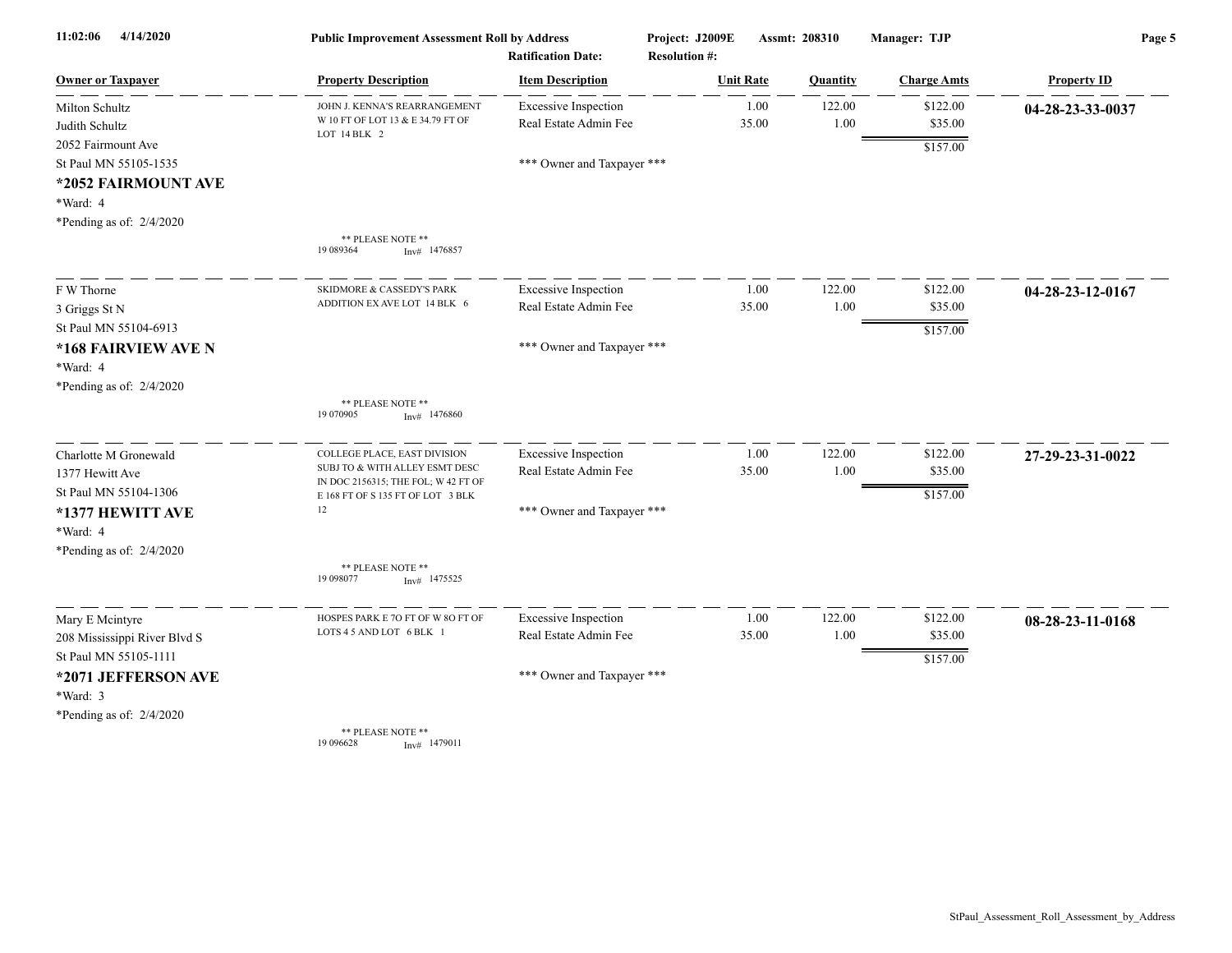| 11:02:06<br>4/14/2020      | <b>Public Improvement Assessment Roll by Address</b><br><b>Ratification Date:</b>                         |                             | Project: J2009E<br><b>Resolution #:</b> | Assmt: 208310 |                 | Manager: TJP       | Page 6             |  |
|----------------------------|-----------------------------------------------------------------------------------------------------------|-----------------------------|-----------------------------------------|---------------|-----------------|--------------------|--------------------|--|
| <b>Owner or Taxpayer</b>   | <b>Property Description</b>                                                                               | <b>Item Description</b>     | <b>Unit Rate</b>                        |               | <b>Quantity</b> | <b>Charge Amts</b> | <b>Property ID</b> |  |
| Empire Financial Llc       | BEAUPRE & KELLYS ADDITION TO                                                                              | <b>Excessive Inspection</b> |                                         | 1.00          | 122.00          | \$122.00           | 29-29-22-22-0133   |  |
| 572 Earl St                | SAINT PAUL, RAMSEY CO., MINN. E<br>22 FT OF W 1/3 AND W 1/2 OF E 2/3 OF                                   | Real Estate Admin Fee       |                                         | 35.00         | 1.00            | \$35.00            |                    |  |
| St Paul MN 55106-5236      | LOT 4 BLK 19                                                                                              |                             |                                         |               |                 | \$157.00           |                    |  |
| *378 JESSAMINE AVE E       |                                                                                                           | *** Owner and Taxpayer ***  |                                         |               |                 |                    |                    |  |
| *Ward: 5                   |                                                                                                           |                             |                                         |               |                 |                    |                    |  |
| *Pending as of: $2/4/2020$ |                                                                                                           |                             |                                         |               |                 |                    |                    |  |
|                            | ** PLEASE NOTE **<br>18 05 6626<br>$Inv#$ 1475523                                                         |                             |                                         |               |                 |                    |                    |  |
|                            |                                                                                                           |                             |                                         |               |                 |                    |                    |  |
| Sandra M Nute Nelson       | NORTON'S LINCOLN PARK EX E 5 FT<br>LOT 27 BLK 3                                                           | <b>Excessive Inspection</b> |                                         | 1.00          | 122.00          | \$122.00           | 26-29-22-13-0102   |  |
| 2085 Lacrosse Ave          |                                                                                                           | Real Estate Admin Fee       |                                         | 35.00         | 1.00            | \$35.00            |                    |  |
| St Paul MN 55119-3349      |                                                                                                           |                             |                                         |               |                 | \$157.00           |                    |  |
| *2085 LACROSSE AVE         |                                                                                                           | *** Owner and Taxpayer ***  |                                         |               |                 |                    |                    |  |
| *Ward: 6                   |                                                                                                           |                             |                                         |               |                 |                    |                    |  |
| *Pending as of: $2/4/2020$ |                                                                                                           |                             |                                         |               |                 |                    |                    |  |
|                            | ** PLEASE NOTE **<br>19 03 6941<br>$Inv#$ 1475156                                                         |                             |                                         |               |                 |                    |                    |  |
| Robert Launderville        | DAWSONS THIRD ADDITION LOT 8                                                                              | <b>Excessive Inspection</b> |                                         | 1.00          | 488.00          | \$488.00           | 36-29-23-11-0044   |  |
| 257 Lafond Ave             | <b>BLK 21</b>                                                                                             | Real Estate Admin Fee       |                                         | 35.00         | $1.00\,$        | \$35.00            |                    |  |
| St Paul MN 55103-1726      |                                                                                                           |                             |                                         |               |                 | \$523.00           |                    |  |
| *257 LAFOND AVE            |                                                                                                           | *** Owner and Taxpayer ***  |                                         |               |                 |                    |                    |  |
| *Ward: 1                   |                                                                                                           |                             |                                         |               |                 |                    |                    |  |
| *Pending as of: $2/4/2020$ |                                                                                                           |                             |                                         |               |                 |                    |                    |  |
|                            | ** PLEASE NOTE **<br>19 064899<br>1475543<br>Inv#<br>19 064899<br>1476977<br>Inv#<br>19 064899<br>1478026 |                             |                                         |               |                 |                    |                    |  |
|                            | Inv#<br>19 064899<br>1478861<br>Inv#                                                                      |                             |                                         |               |                 |                    |                    |  |
| Paul L Belmonte            | FITZHUGH'S SUBDIVISION OF LOT 17,                                                                         | <b>Excessive Inspection</b> |                                         | 1.00          | 122.00          | \$122.00           | 35-29-23-22-0145   |  |
| 632 Lexington Pkwy N       | HALL'S ADDITION TO HYDE PARK,                                                                             | Real Estate Admin Fee       |                                         | 35.00         | 1.00            | \$35.00            |                    |  |
| St Paul MN 55104-2024      | RAMSEY CO., MINN. SUBJ TO<br>LEXINGTON AVE AND PARTY WALL                                                 |                             |                                         |               |                 | \$157.00           |                    |  |
| *632 LEXINGTON PKWY N      | THE S 21 4/10 FT MOL OF LOT 14 BLK                                                                        | *** Owner and Taxpayer ***  |                                         |               |                 |                    |                    |  |
| *Ward: 1                   |                                                                                                           |                             |                                         |               |                 |                    |                    |  |
| *Pending as of: 2/4/2020   |                                                                                                           |                             |                                         |               |                 |                    |                    |  |
|                            | ** PLEASE NOTE **<br>16 026859<br>$Inv#$ 1477597                                                          |                             |                                         |               |                 |                    |                    |  |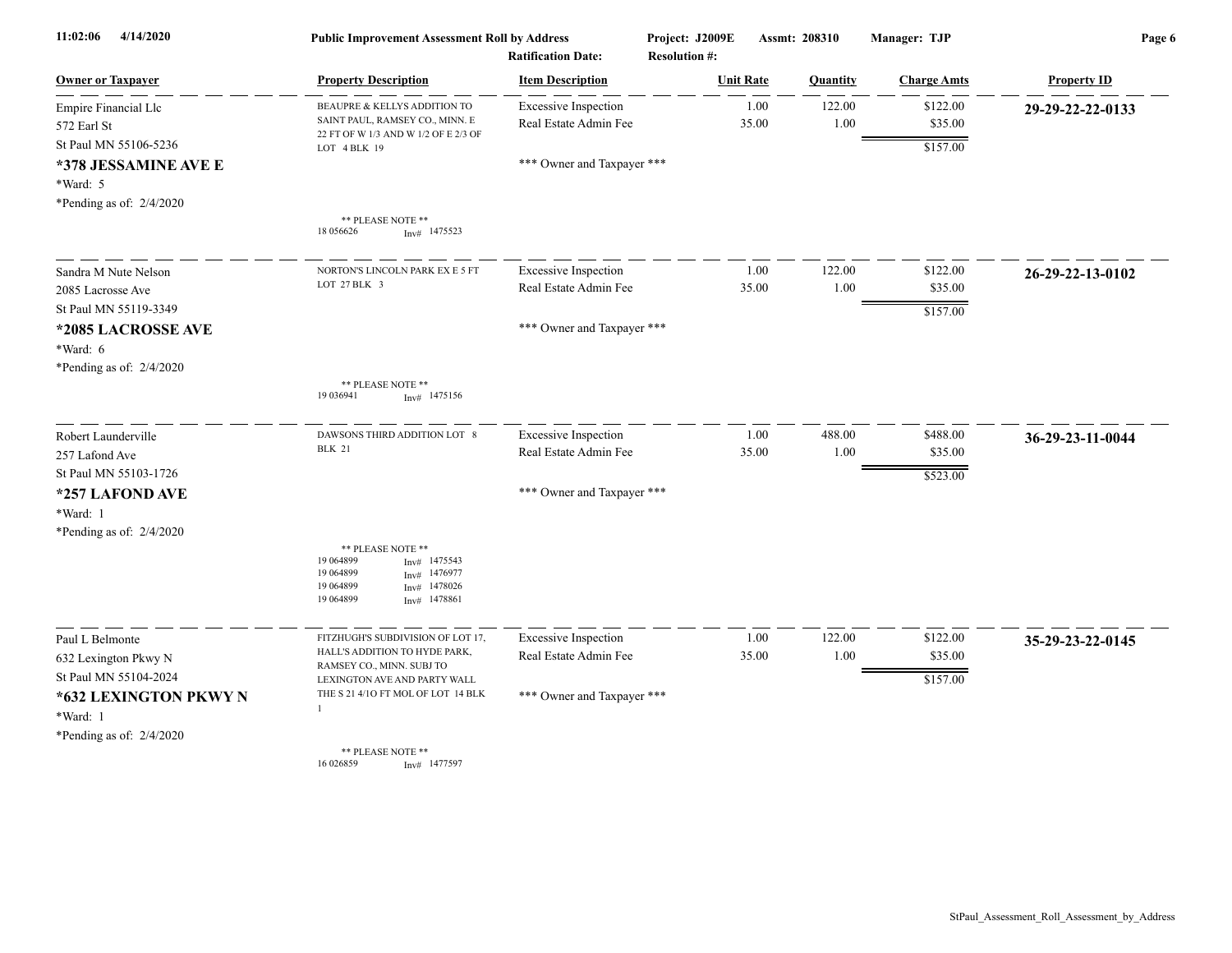| 4/14/2020<br>11:02:06                                                                               | <b>Public Improvement Assessment Roll by Address</b><br><b>Ratification Date:</b>                     |                                                      | Project: J2009E<br><b>Resolution #:</b> | Assmt: 208310 |                | Manager: TJP                    | Page 7                     |  |
|-----------------------------------------------------------------------------------------------------|-------------------------------------------------------------------------------------------------------|------------------------------------------------------|-----------------------------------------|---------------|----------------|---------------------------------|----------------------------|--|
| <b>Owner or Taxpayer</b>                                                                            | <b>Property Description</b>                                                                           | <b>Item Description</b>                              | <b>Unit Rate</b>                        |               | Quantity       | <b>Charge Amts</b>              | <b>Property ID</b>         |  |
| Rbk R E Investment Co<br>C/O Crosstown Auto Inc                                                     | BOULEVARD ADDITION SUBJ TO<br>AVE; ALL OF VAC ALLEY ADJ AND<br>ALL OF LOTS 11 THRU LOT 15 BLK 1       | <b>Excessive Inspection</b><br>Real Estate Admin Fee |                                         | 1.00<br>35.00 | 122.00<br>1.00 | \$122.00<br>\$35.00             | $03 - 28 - 23 - 21 - 0080$ |  |
| Po Box 40584<br>St Paul MN 55104-8584<br>*1440 MARSHALL AVE<br>*Ward: 1<br>*Pending as of: 2/4/2020 |                                                                                                       | *** Owner and Taxpayer ***                           |                                         |               |                | \$157.00                        |                            |  |
|                                                                                                     | ** PLEASE NOTE **<br>19 029770<br>$Inv#$ 1479025                                                      |                                                      |                                         |               |                |                                 |                            |  |
| Minnesota Premier Properties Llc<br>7595 Currell Blvd # 251432<br>St Paul MN 55125-2505             | MARSHALL BOULEVARD ADDITION<br>TO THE CITY OF ST. PAUL E 8 FT OF<br>LOT 15 AND EX E 4 FT LOT 16 BLK A | <b>Excessive Inspection</b><br>Real Estate Admin Fee |                                         | 1.00<br>35.00 | 122.00<br>1.00 | \$122.00<br>\$35.00<br>\$157.00 | 35-29-23-34-0140           |  |
| *975 MARSHALL AVE<br>*Ward: 1<br>*Pending as of: 2/4/2020                                           |                                                                                                       | *** Owner and Taxpayer ***                           |                                         |               |                |                                 |                            |  |
|                                                                                                     | ** PLEASE NOTE **<br>17 054191<br>$Inv#$ 1476981                                                      |                                                      |                                         |               |                |                                 |                            |  |
| Cerisano Enterprise Llc<br>13226 Crusheen Ct<br>Rosemount MN 55068-4385                             | ARLINGTON HILLS ADDITION TO ST.<br>PAUL 44/50 THRU 59 LOT 1 BLK 58                                    | <b>Excessive Inspection</b><br>Real Estate Admin Fee |                                         | 1.00<br>35.00 | 122.00<br>1.00 | \$122.00<br>\$35.00             | 29-29-22-44-0047           |  |
| *776 REANEY AVE<br>*Ward: 6<br>*Pending as of: $2/4/2020$                                           |                                                                                                       | *** Owner and Taxpayer ***                           |                                         |               |                | \$157.00                        |                            |  |
|                                                                                                     | ** PLEASE NOTE **<br>19 10 2089<br>1476467<br>Inv#                                                    |                                                      |                                         |               |                |                                 |                            |  |
| Seritage Src Finance Llc<br>C/O Real Estate-Property Tax (Bc-169a)                                  | WESTERN AREA ADDITION LOT 2<br>BLK 2                                                                  | <b>Excessive Inspection</b><br>Real Estate Admin Fee |                                         | 1.00<br>35.00 | 244.00<br>1.00 | \$244.00<br>\$35.00             | 36-29-23-41-0048           |  |
| 500 5th Ave #1530<br>New York NY 10110-0002<br><b>*425 RICE ST</b><br>*Ward: 1                      |                                                                                                       | *** Owner and Taxpayer ***                           |                                         |               |                | \$279.00                        |                            |  |
| *Pending as of: $2/4/2020$                                                                          | ** PLEASE NOTE **<br>19 03 11 99<br>$Inv#$ 1475182<br>19 03 11 99<br>Inv# 1478864                     |                                                      |                                         |               |                |                                 |                            |  |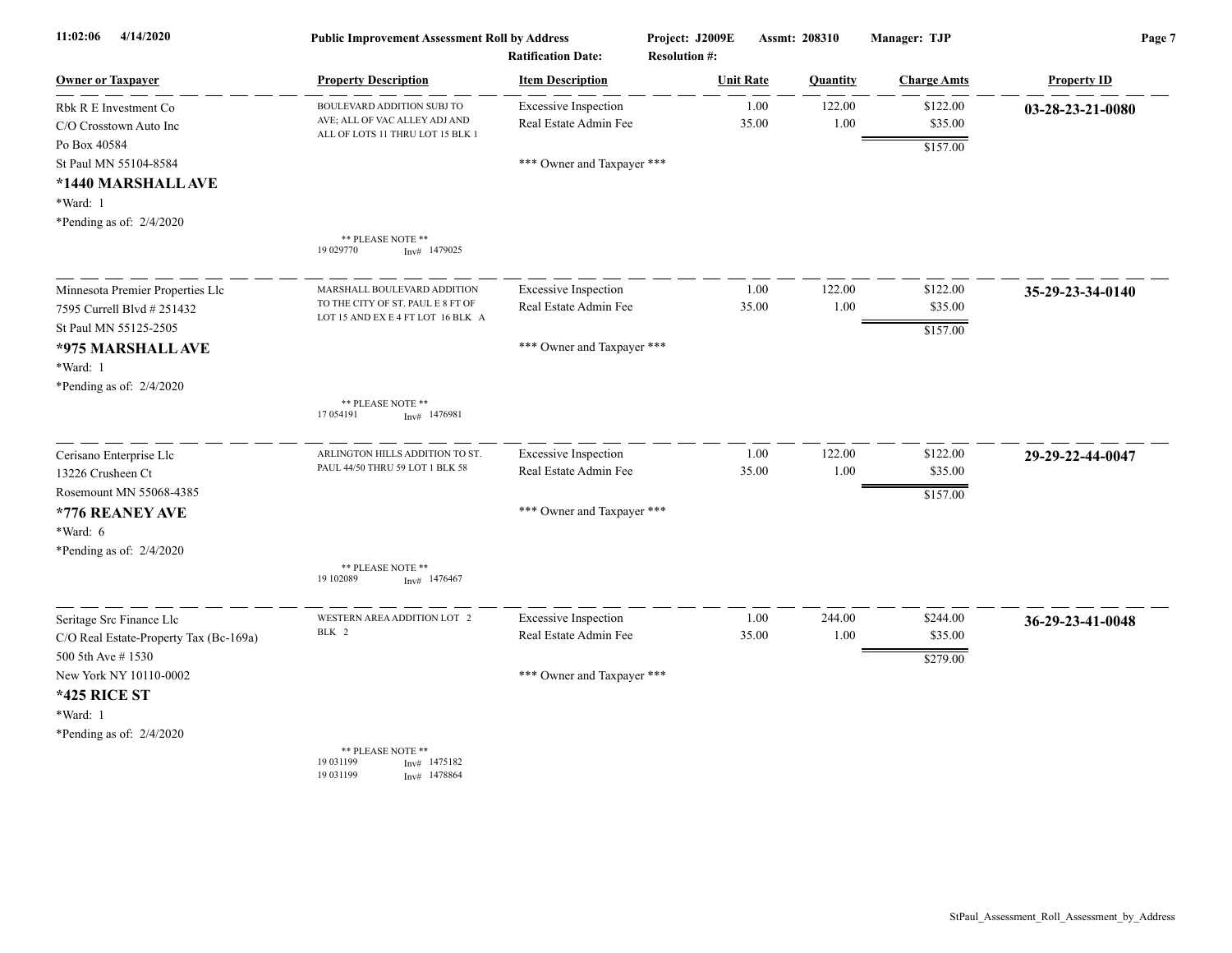| 4/14/2020<br>11:02:06                   | <b>Public Improvement Assessment Roll by Address</b> | <b>Ratification Date:</b>   | Project: J2009E<br><b>Resolution #:</b> | Assmt: 208310 |          | Manager: TJP       | Page 8             |
|-----------------------------------------|------------------------------------------------------|-----------------------------|-----------------------------------------|---------------|----------|--------------------|--------------------|
| <b>Owner or Taxpayer</b>                | <b>Property Description</b>                          | <b>Item Description</b>     | <b>Unit Rate</b>                        |               | Quantity | <b>Charge Amts</b> | <b>Property ID</b> |
| Benjamin Carter                         | EASTVILLE HEIGHTS LOT 4 BLK 7                        | <b>Excessive Inspection</b> |                                         | 1.00          | 122.00   | \$122.00           | 28-29-22-22-0024   |
| Attn Benjamin Carter Threasa P Gallegos |                                                      | Real Estate Admin Fee       | 35.00                                   |               | 1.00     | \$35.00            |                    |
| 395 Wheelock Pky E                      |                                                      |                             |                                         |               |          | \$157.00           |                    |
| St Paul MN 55130-3079                   |                                                      | *** Owner and Taxpayer ***  |                                         |               |          |                    |                    |
| *924 ROSE AVE E                         |                                                      |                             |                                         |               |          |                    |                    |
| *Ward: 6                                |                                                      |                             |                                         |               |          |                    |                    |
| *Pending as of: 2/4/2020                |                                                      |                             |                                         |               |          |                    |                    |
|                                         | ** PLEASE NOTE **<br>19 102479<br>Inv# 1476914       |                             |                                         |               |          |                    |                    |
| David Armin Vetter                      | EASTVILLE HEIGHTS LOT 26 BLK 3                       | <b>Excessive Inspection</b> |                                         | 1.00          | 122.00   | \$122.00           | 28-29-22-21-0130   |
| Mary Christine Vetter                   |                                                      | Real Estate Admin Fee       | 35.00                                   |               | 1.00     | \$35.00            |                    |
| Po Box 4943                             |                                                      |                             |                                         |               |          | \$157.00           |                    |
| St Paul MN 55101-6943                   |                                                      | *** Owner and Taxpayer ***  |                                         |               |          |                    |                    |
| *981 ROSE AVE E                         |                                                      |                             |                                         |               |          |                    |                    |
| *Ward: 6                                |                                                      |                             |                                         |               |          |                    |                    |
| *Pending as of: 2/4/2020                |                                                      |                             |                                         |               |          |                    |                    |
|                                         | ** PLEASE NOTE **<br>19 10 4750<br>$Inv#$ 1477268    |                             |                                         |               |          |                    |                    |
| Ronald Sutliff                          | WHEELOCK HEIGHTS LOT 8                               | <b>Excessive Inspection</b> |                                         | 1.00          | 122.00   | \$122.00           | 24-29-23-32-0084   |
| Jacqueline Sutliff                      |                                                      | Real Estate Admin Fee       | 35.00                                   |               | 1.00     | \$35.00            |                    |
| 825 Arlington Ave W                     |                                                      |                             |                                         |               |          | \$157.00           |                    |
| St Paul MN 55117-3433                   |                                                      | *** Owner and Taxpayer ***  |                                         |               |          |                    |                    |
| *1349 SCHLETTI ST                       |                                                      |                             |                                         |               |          |                    |                    |
| *Ward: 5                                |                                                      |                             |                                         |               |          |                    |                    |
| *Pending as of: 2/4/2020                |                                                      |                             |                                         |               |          |                    |                    |
|                                         | ** PLEASE NOTE **<br>18 022473<br>$Inv#$ 1478567     |                             |                                         |               |          |                    |                    |
| Matthew Thornhill                       | SYNDICATE NO. 5 ADDITION LOT 22                      | <b>Excessive Inspection</b> |                                         | 1.00          | 122.00   | \$122.00           | 34-29-23-13-0081   |
| 1255 Sherburne Ave                      | <b>BLK 25</b>                                        | Real Estate Admin Fee       | 35.00                                   |               | 1.00     | \$35.00            |                    |
| St Paul MN 55104-2530                   |                                                      |                             |                                         |               |          | \$157.00           |                    |
| *1255 SHERBURNE AVE                     |                                                      | *** Owner and Taxpayer ***  |                                         |               |          |                    |                    |
| *Ward: 4                                |                                                      |                             |                                         |               |          |                    |                    |
| *Pending as of: 2/4/2020                |                                                      |                             |                                         |               |          |                    |                    |
|                                         | ** PLEASE NOTE **<br>19 097358<br>$Inv#$ 1475524     |                             |                                         |               |          |                    |                    |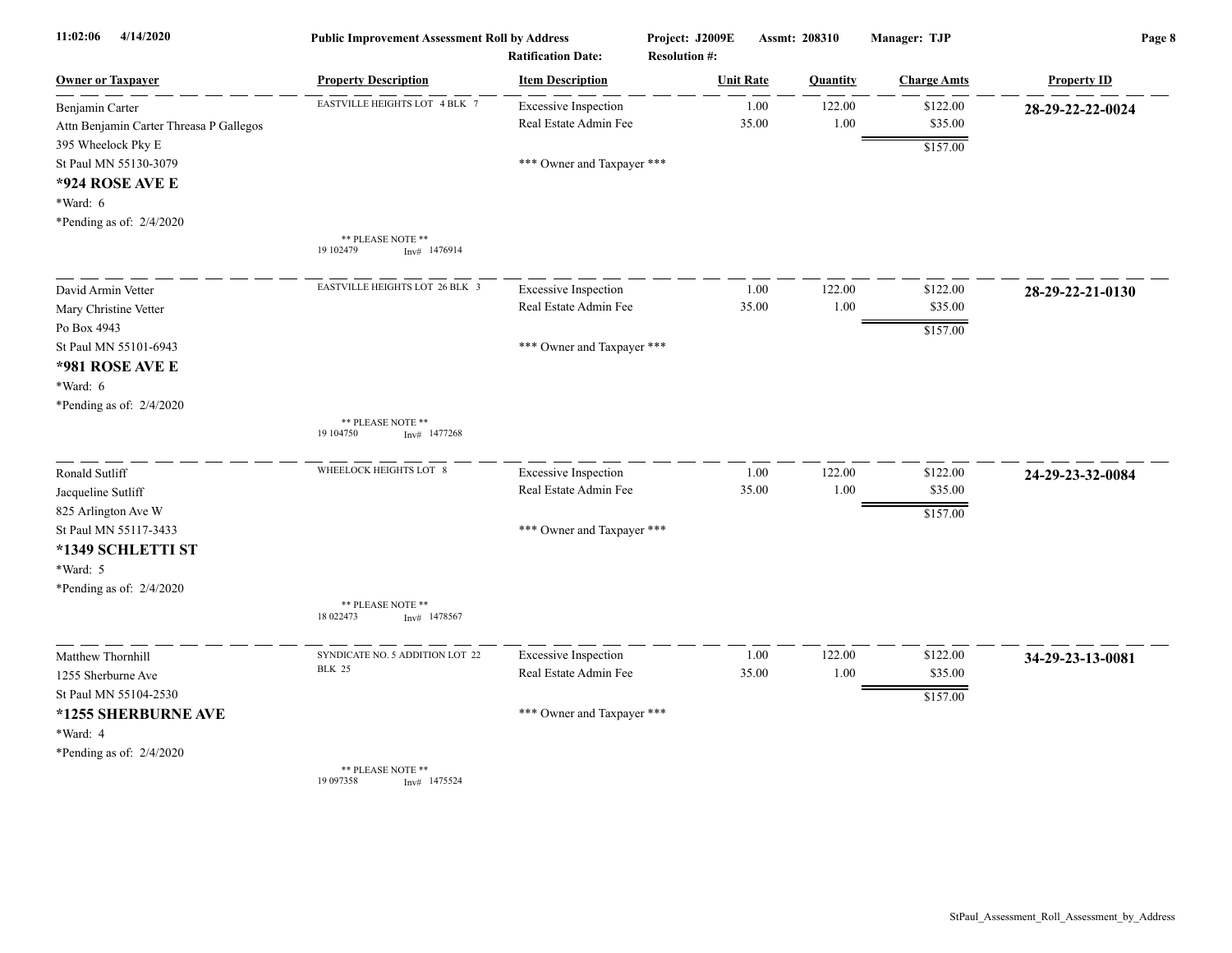| 4/14/2020<br>11:02:06      | <b>Public Improvement Assessment Roll by Address</b><br><b>Ratification Date:</b> |                             | Project: J2009E  | Assmt: 208310<br><b>Resolution #:</b> |          | Manager: TJP       | Page 9             |  |
|----------------------------|-----------------------------------------------------------------------------------|-----------------------------|------------------|---------------------------------------|----------|--------------------|--------------------|--|
| <b>Owner or Taxpayer</b>   | <b>Property Description</b>                                                       | <b>Item Description</b>     | <b>Unit Rate</b> |                                       | Quantity | <b>Charge Amts</b> | <b>Property ID</b> |  |
| Aychoeun Tea               | CHUTE BROTHERS DIVISION NO. 2                                                     | <b>Excessive Inspection</b> |                  | 1.00                                  | 122.00   | \$122.00           | 35-29-23-14-0144   |  |
| 5761 33rd Ave S Unit 11    | ADDITION TO THE CITY OF ST. PAUL,<br>MINN. LOT 21                                 | Real Estate Admin Fee       |                  | 35.00                                 | $1.00\,$ | \$35.00            |                    |  |
| Minneapolis MN 55417-2864  |                                                                                   |                             |                  |                                       |          | \$157.00           |                    |  |
| *657 SHERBURNE AVE         |                                                                                   | *** Owner and Taxpayer ***  |                  |                                       |          |                    |                    |  |
| *Ward: 1                   |                                                                                   |                             |                  |                                       |          |                    |                    |  |
| *Pending as of: $2/4/2020$ |                                                                                   |                             |                  |                                       |          |                    |                    |  |
|                            | ** PLEASE NOTE **<br>17 007824<br>$Inv#$ 1475427                                  |                             |                  |                                       |          |                    |                    |  |
| Henry V Tran               | SYNDICATE NO. 1 ADDITION LOT 8                                                    | <b>Excessive Inspection</b> |                  | 1.00                                  | 122.00   | \$122.00           | 35-29-23-13-0209   |  |
| 770 Sherburne Ave          | BLK 3                                                                             | Real Estate Admin Fee       |                  | 35.00                                 | 1.00     | \$35.00            |                    |  |
| St Paul MN 55104-2711      |                                                                                   |                             |                  |                                       |          | \$157.00           |                    |  |
| *770 SHERBURNE AVE         |                                                                                   | *** Owner and Taxpayer ***  |                  |                                       |          |                    |                    |  |
| *Ward: 1                   |                                                                                   |                             |                  |                                       |          |                    |                    |  |
| *Pending as of: $2/4/2020$ |                                                                                   |                             |                  |                                       |          |                    |                    |  |
|                            | ** PLEASE NOTE **<br>19 099861<br>$Inv#$ 1476918                                  |                             |                  |                                       |          |                    |                    |  |
| Foncilla Reece             | FRED S. HERRING'S PLAT 1 LOT 22                                                   | <b>Excessive Inspection</b> |                  | 1.00                                  | 122.00   | \$122.00           | 22-29-22-42-0022   |  |
| 1649 Sherwood Ave          | BLK 1                                                                             | Real Estate Admin Fee       |                  | 35.00                                 | 1.00     | \$35.00            |                    |  |
| St Paul MN 55106-2214      |                                                                                   |                             |                  |                                       |          | \$157.00           |                    |  |
| *1649 SHERWOOD AVE         |                                                                                   | *** Owner and Taxpayer ***  |                  |                                       |          |                    |                    |  |
| *Ward: 6                   |                                                                                   |                             |                  |                                       |          |                    |                    |  |
| *Pending as of: 2/4/2020   |                                                                                   |                             |                  |                                       |          |                    |                    |  |
|                            | ** PLEASE NOTE **<br>18 123737<br>1475720<br>Inv#                                 |                             |                  |                                       |          |                    |                    |  |
| Beatriz G Zuniga Cruz      | LOTS 2, 3 & 6 BLK 8                                                               | <b>Excessive Inspection</b> |                  | 1.00                                  | 122.00   | \$122.00           | 08-28-22-31-0193   |  |
| Joel Guillermo Ibarra      |                                                                                   | Real Estate Admin Fee       |                  | 35.00                                 | 1.00     | \$35.00            |                    |  |
| 158 Sidney St E            |                                                                                   |                             |                  |                                       |          | \$157.00           |                    |  |
| St Paul MN 55107-3247      |                                                                                   | *** Owner and Taxpayer ***  |                  |                                       |          |                    |                    |  |
| *158 SIDNEY ST E           |                                                                                   |                             |                  |                                       |          |                    |                    |  |
| *Ward: 2                   |                                                                                   |                             |                  |                                       |          |                    |                    |  |
| *Pending as of: 2/4/2020   |                                                                                   |                             |                  |                                       |          |                    |                    |  |
|                            | ** PLEASE NOTE **<br>19 10 6866<br>$Inv#$ 1478690                                 |                             |                  |                                       |          |                    |                    |  |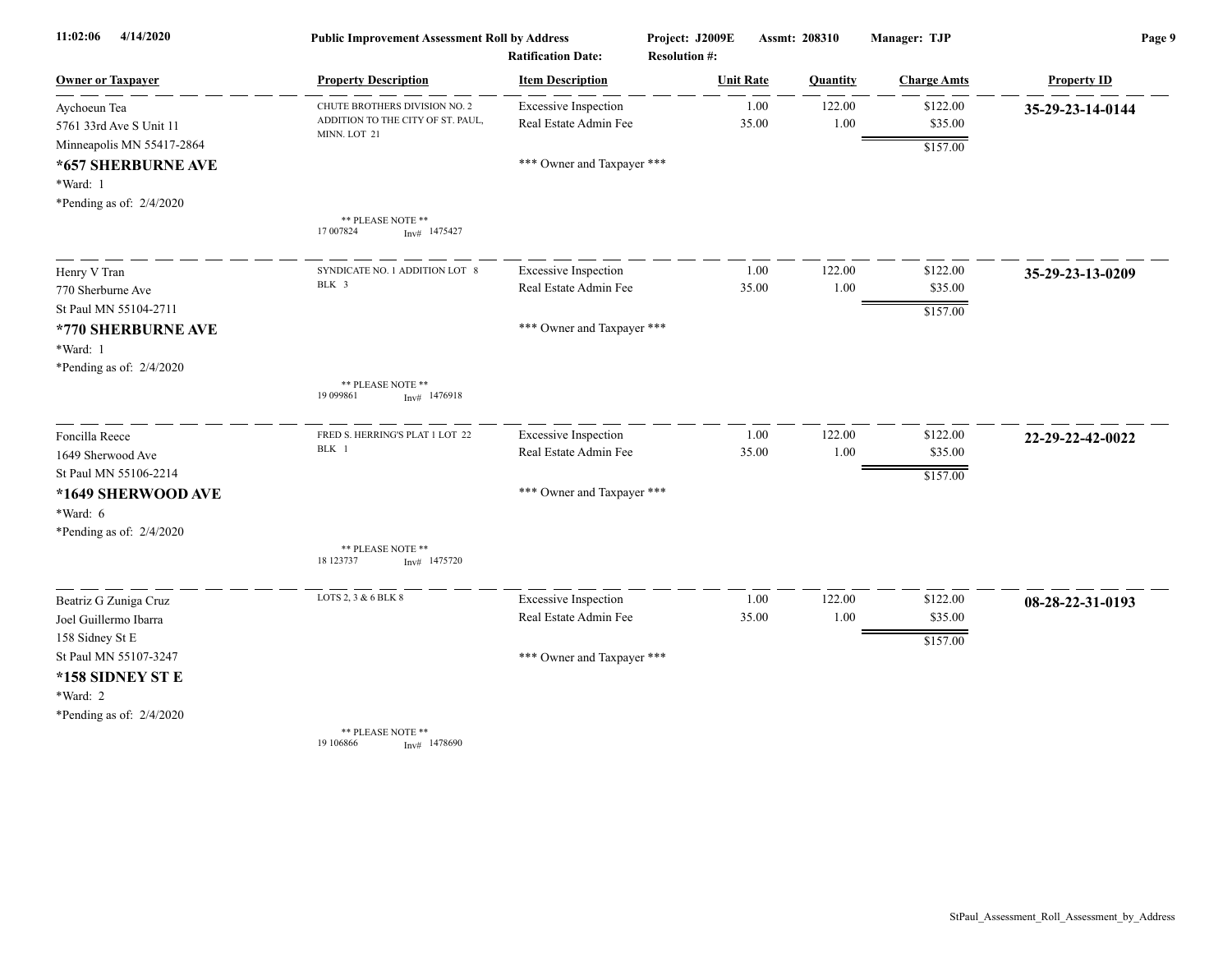| 11:02:06<br>4/14/2020    | <b>Public Improvement Assessment Roll by Address</b><br><b>Ratification Date:</b> |                             | Project: J2009E<br><b>Resolution #:</b> |                  | Assmt: 208310 | Manager: TJP       | Page 10            |
|--------------------------|-----------------------------------------------------------------------------------|-----------------------------|-----------------------------------------|------------------|---------------|--------------------|--------------------|
| <b>Owner or Taxpayer</b> | <b>Property Description</b>                                                       | <b>Item Description</b>     |                                         | <b>Unit Rate</b> | Quantity      | <b>Charge Amts</b> | <b>Property ID</b> |
| Sg National Llc          | LINDEMANN PLACE LOTS 9 AND                                                        | <b>Excessive Inspection</b> |                                         | 1.00             | 122.00        | \$122.00           | 34-29-23-22-0179   |
| 1185 Sixth Ave 10th Flr  | LOT 10 BLK 2                                                                      | Real Estate Admin Fee       |                                         | 35.00            | 1.00          | \$35.00            |                    |
| New York NY 10036-2604   |                                                                                   |                             |                                         |                  |               | \$157.00           |                    |
| *678 SNELLING AVE N      |                                                                                   | *** Owner and Taxpayer ***  |                                         |                  |               |                    |                    |
| *Ward: 4                 |                                                                                   |                             |                                         |                  |               |                    |                    |
| *Pending as of: 2/4/2020 |                                                                                   |                             |                                         |                  |               |                    |                    |
|                          | ** PLEASE NOTE **<br>19 098181<br>$Inv#$ 1475299                                  |                             |                                         |                  |               |                    |                    |
| <b>Brad T Prose</b>      | DENSLOWS REARRANGEMENT ETC.                                                       | <b>Excessive Inspection</b> |                                         | 1.00             | 122.00        | \$122.00           | 27-29-22-42-0118   |
| Carla L Brunner          | LOT 4 BLK 3                                                                       | Real Estate Admin Fee       |                                         | 35.00            | 1.00          | \$35.00            |                    |
| 1584 Stillwater Ave      |                                                                                   |                             |                                         |                  |               | \$157.00           |                    |
| St Paul MN 55106-3627    |                                                                                   | *** Owner and Taxpayer ***  |                                         |                  |               |                    |                    |
| *1584 STILLWATER AVE     |                                                                                   |                             |                                         |                  |               |                    |                    |
| *Ward: 6                 |                                                                                   |                             |                                         |                  |               |                    |                    |
| *Pending as of: 2/4/2020 |                                                                                   |                             |                                         |                  |               |                    |                    |
|                          | ** PLEASE NOTE **<br>19 09 78 58<br>$Inv#$ 1475526                                |                             |                                         |                  |               |                    |                    |
| Timothy A Kasper         | BIRMINGHAM'S 2ND ADDITION LOT                                                     | <b>Excessive Inspection</b> |                                         | 1.00             | 122.00        | \$122.00           | 27-29-22-41-0151   |
| Shellie J Kasper         | 5 BLK 4                                                                           | Real Estate Admin Fee       |                                         | 35.00            | 1.00          | \$35.00            |                    |
| 1700 Stillwater Ave      |                                                                                   |                             |                                         |                  |               | \$157.00           |                    |
| St Paul MN 55106-3631    |                                                                                   | *** Owner and Taxpayer ***  |                                         |                  |               |                    |                    |
| *1700 STILLWATER AVE     |                                                                                   |                             |                                         |                  |               |                    |                    |
| *Ward: 6                 |                                                                                   |                             |                                         |                  |               |                    |                    |
| *Pending as of: 2/4/2020 |                                                                                   |                             |                                         |                  |               |                    |                    |
|                          | ** PLEASE NOTE **<br>18 107405<br>$Inv#$ 1476846                                  |                             |                                         |                  |               |                    |                    |
| Diego Sanchez Lopez      | COMO PARK ADDITION LOTS 22 AND                                                    | <b>Excessive Inspection</b> |                                         | 1.00             | 122.00        | \$122.00           | 26-29-23-32-0033   |
| Susan Sanchez            | LOT 23 BLK 2                                                                      | Real Estate Admin Fee       |                                         | 35.00            | 1.00          | \$35.00            |                    |
| 1052 Laurel Ave          |                                                                                   |                             |                                         |                  |               | \$157.00           |                    |
| St Paul MN 55104-6537    |                                                                                   | *** Owner and Taxpayer ***  |                                         |                  |               |                    |                    |
| *1036 STINSON ST         |                                                                                   |                             |                                         |                  |               |                    |                    |
| *Ward: 1                 |                                                                                   |                             |                                         |                  |               |                    |                    |
| *Pending as of: 2/4/2020 |                                                                                   |                             |                                         |                  |               |                    |                    |
|                          | ** PLEASE NOTE **<br>19 10 1895<br>Inv# 1476841                                   |                             |                                         |                  |               |                    |                    |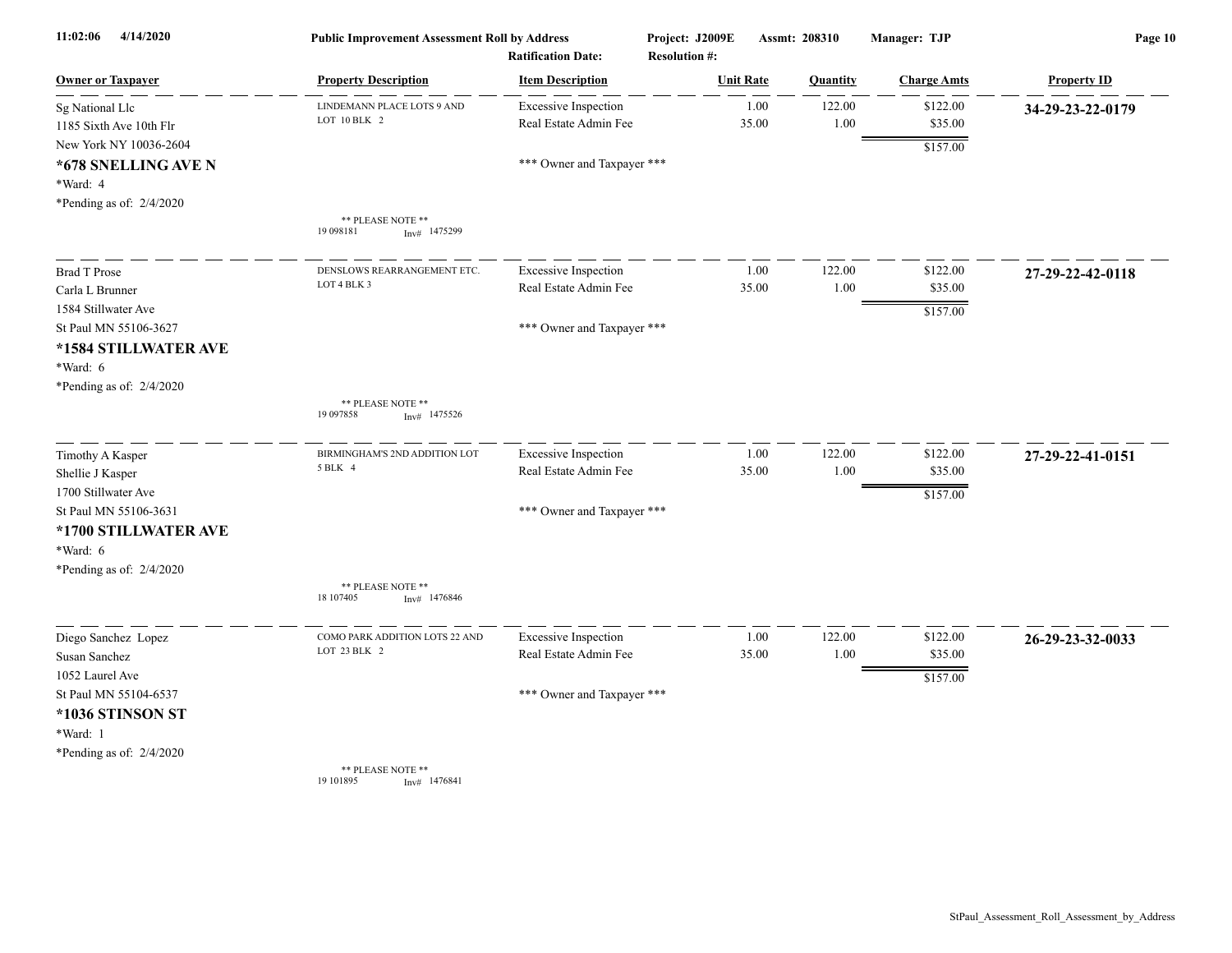| 11:02:06<br>4/14/2020                                                                                                           | <b>Public Improvement Assessment Roll by Address</b><br><b>Ratification Date:</b>                                                      |                                                                                    | Project: J2009E<br><b>Resolution #:</b> | Assmt: 208310  | Manager: TJP                    | Page 11            |  |
|---------------------------------------------------------------------------------------------------------------------------------|----------------------------------------------------------------------------------------------------------------------------------------|------------------------------------------------------------------------------------|-----------------------------------------|----------------|---------------------------------|--------------------|--|
| <b>Owner or Taxpayer</b>                                                                                                        | <b>Property Description</b>                                                                                                            | <b>Item Description</b>                                                            | <b>Unit Rate</b>                        | Quantity       | <b>Charge Amts</b>              | <b>Property ID</b> |  |
| Quality Residences Llc<br>9617 Oak Ridge Tr<br>Hopkins MN 55305-4642<br>*597 THOMAS AVE<br>*Ward: 1<br>*Pending as of: 2/4/2020 | MICHELS SUBDIVISION OF SAID<br>BLOCK 5, OF SAID STINSONS<br>ADDITION LOT 21 BLK 2                                                      | <b>Excessive Inspection</b><br>Real Estate Admin Fee<br>*** Owner and Taxpayer *** | 1.00<br>35.00                           | 122.00<br>1.00 | \$122.00<br>\$35.00<br>\$157.00 | 36-29-23-22-0195   |  |
|                                                                                                                                 | ** PLEASE NOTE **<br>19 10 56 29<br>$Inv#$ 1478362                                                                                     |                                                                                    |                                         |                |                                 |                    |  |
| Haza Realty Lp<br>4415 Highway 6<br>Sugar Land TX 77478-4476<br>*1780 UNIVERSITY AVE W<br>*Ward: 4                              | HOWARD PARK LOTS 32 THRU LOT<br>39                                                                                                     | <b>Excessive Inspection</b><br>Real Estate Admin Fee<br>*** Owner and Taxpayer *** | 1.00<br>35.00                           | 122.00<br>1.00 | \$122.00<br>\$35.00<br>\$157.00 | 33-29-23-42-0016   |  |
| *Pending as of: 2/4/2020                                                                                                        | ** PLEASE NOTE **<br>19 10 5675<br>$Inv#$ 1478575                                                                                      |                                                                                    |                                         |                |                                 |                    |  |
| Mohamed A Daod<br>470 Western Ave N Apt 207<br>St Paul MN 55103-2295<br>*508 VAN BUREN AVE<br>*Ward: 1                          | SMITH'S SUBDIVISION OF BLOCK 3<br>OF STINSON'S DIVISION OF NW 1/4,<br>SEC. 36, T. 29, R. 23 WEST LOT 28 BLK<br>$\overline{\mathbf{3}}$ | <b>Excessive Inspection</b><br>Real Estate Admin Fee<br>*** Owner and Taxpayer *** | 1.00<br>35.00                           | 122.00<br>1.00 | \$122.00<br>\$35.00<br>\$157.00 | 36-29-23-22-0233   |  |
| *Pending as of: $2/4/2020$                                                                                                      | ** PLEASE NOTE **<br>19 10 1875<br>$Inv#$ 1477653                                                                                      |                                                                                    |                                         |                |                                 |                    |  |
| Hmong Construction & Remodeling Llc<br>1088 Payne Ave<br>St Paul MN 55130-3739<br>*903 YORK AVE<br>*Ward: 6                     | NELSON'S ADDITION LOT 19 BLK 5                                                                                                         | <b>Excessive Inspection</b><br>Real Estate Admin Fee<br>*** Owner and Taxpayer *** | 1.00<br>35.00                           | 122.00<br>1.00 | \$122.00<br>\$35.00<br>\$157.00 | 28-29-22-32-0052   |  |
| *Pending as of: 2/4/2020                                                                                                        | ** PLEASE NOTE **<br>18 072572<br>Inv# 1478184                                                                                         |                                                                                    |                                         |                |                                 |                    |  |
| Total Excessive Inspection:<br>Total Real Estate Admin Fee:                                                                     | \$5,856.00<br>\$1,540.00                                                                                                               |                                                                                    |                                         |                |                                 |                    |  |
| <b>Project Total:</b>                                                                                                           | \$7,396.00                                                                                                                             |                                                                                    |                                         |                |                                 |                    |  |
| <b>Less Total Discounts:</b>                                                                                                    | \$0.00                                                                                                                                 |                                                                                    |                                         |                |                                 |                    |  |
| <b>Project Total:</b>                                                                                                           | \$7,396.00                                                                                                                             |                                                                                    |                                         |                |                                 |                    |  |